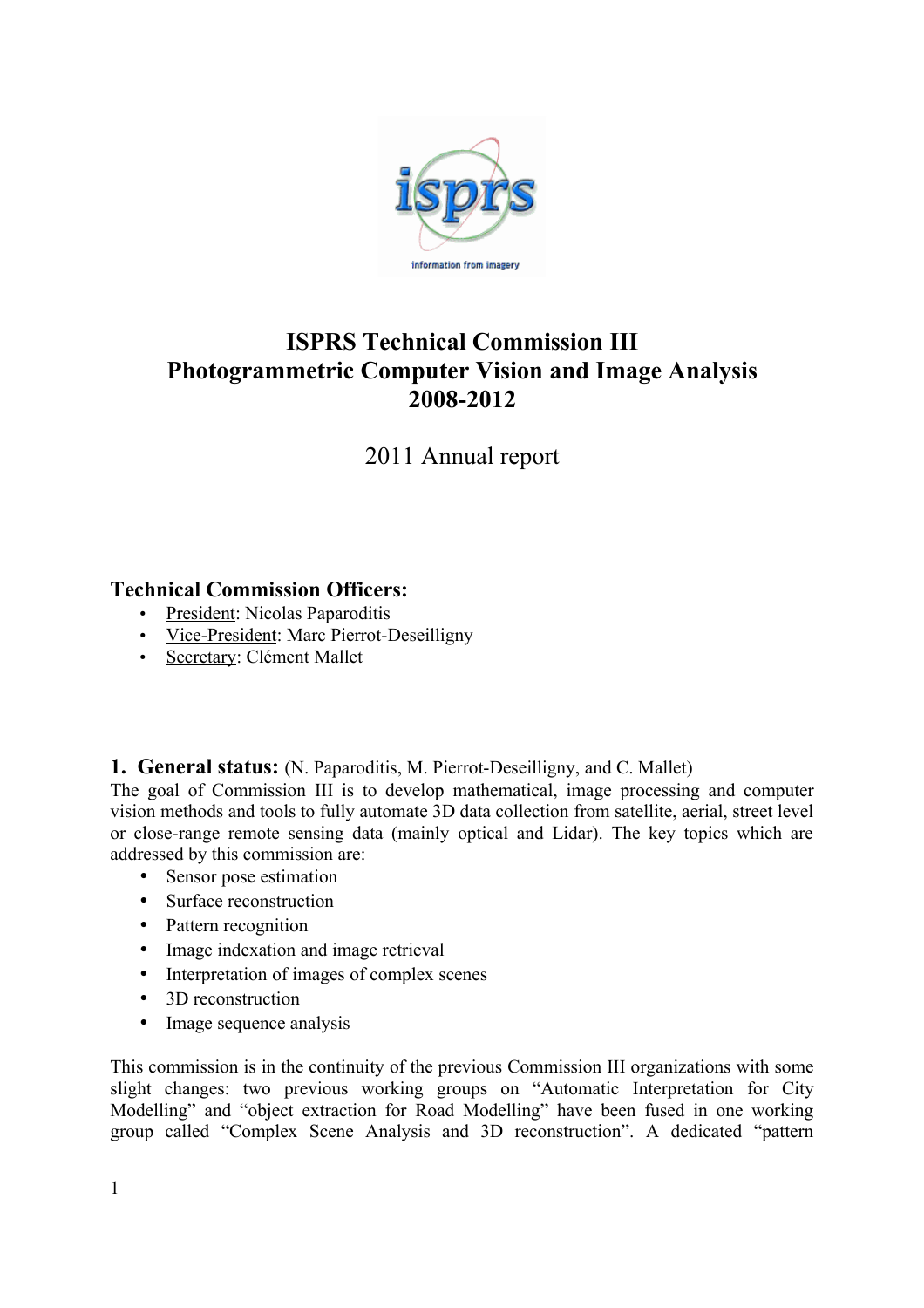recognition in Remote Sensing" inter-commission working group has been created, this field being particularly active and innovative in the last few years. Another working group on "Image Analysis for Image Indexation and Retrieval" has also been created, this field being a particularly hot topic, for the processing of, and the navigation within, huge data sets and image archives acquired from satellite, aerial and street-level platforms.

All working groups of Commission III will address the topics of benchmarking, performance evaluation, and self diagnosis of algorithms. Indeed, these subjects are a good way to promote our field and also a way to bring together researchers of different fields.

More information are available on the TC III website:<http://www.commission3.isprs.org/>

**2. Accomplishments of Commission during the current year** (N. Paparoditis, M. Pierrot-Deseilligny, and C. Mallet)

# • TC website

The [website of TC III](http://www.commission3.isprs.org/) is gathers any relevant information coming from each WG. It is up-todate.

• ISPRS Congress:

In conjunction with WG chairs, a panel of more than 140 reviewers has been selected in order to review the approx. 150 full papers that are bound to be submitted in January to the Congress for TC3. This guarantees three reviews per paper and not more than three or four papers per reviewer.

# **3. Working Group Activities during the current year**

**a. WG III/1** (Helmut Mayer): Pose estimation and surface reconstruction from image and/or range data

1. State of Science and Technology

The WG aims to promote within ISPRS more or less fully automatic methods for calibration and orientation without requiring markers, and for surface reconstruction. Current state-ofthe-art methods are well known and to be tested with respect to general applicability, reliability, and performance. Thereby, a further refinement and robustification of the methods is to be fostered.

- Research on feature matching addresses scale-invariance linked to large off-imageplane rotations for wide-baselines.
- For surface reconstruction from images the complex reflexion properties of natural materials are addressed by advanced reflexion functions.
- New application area for (direct) pose estimation are lightweight Unmanned Aircraft Systems – UASs.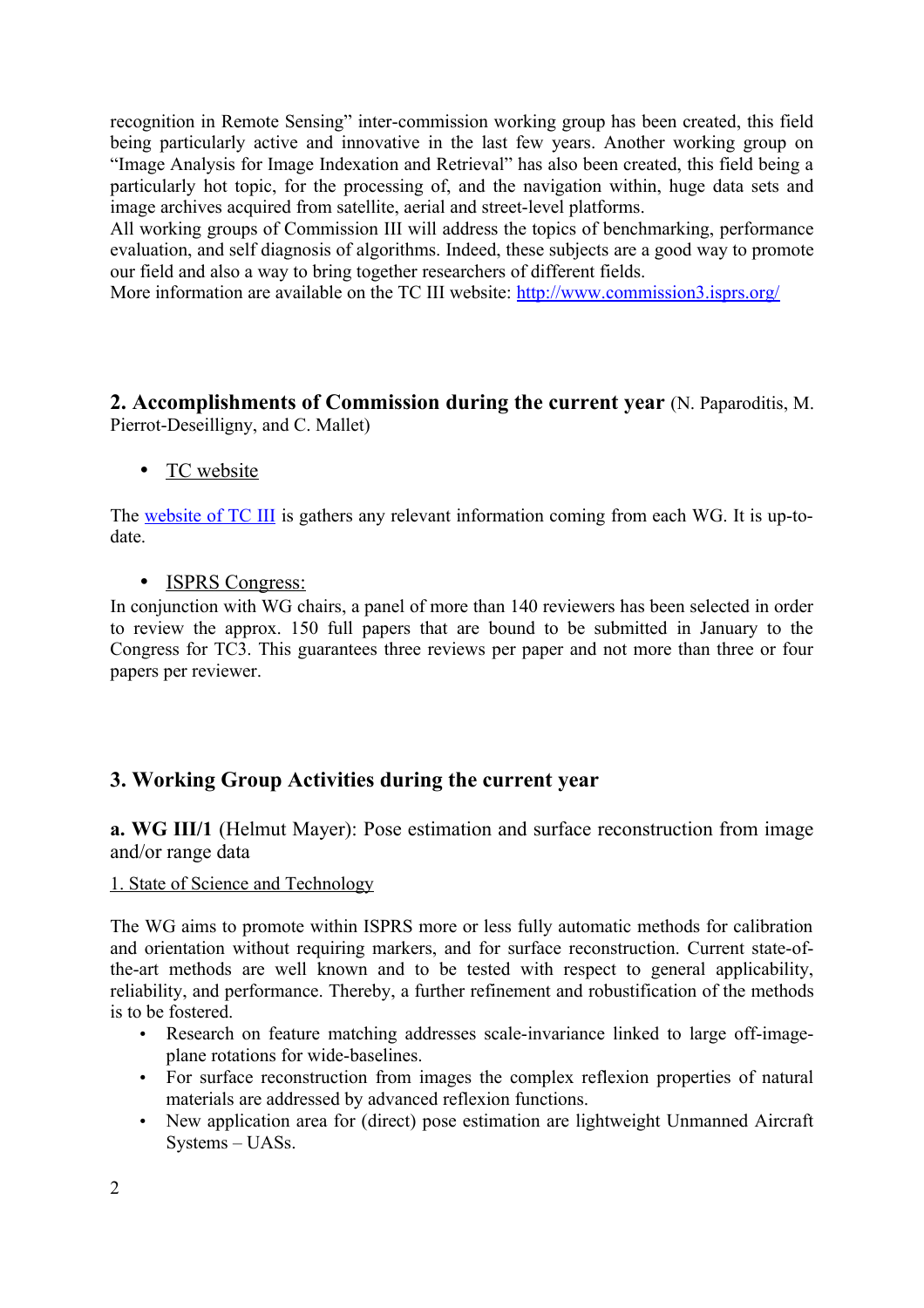- 3D reconstruction is extended to large image sets (millions of images) taken from the Internet based on keywords. See for instance: – "Building Rome on a Cloudless Day" (using a home-PC). J.-M. Frahm's team in University of North Carolina (Chapel Hill, USA) and his speech in the PhoWo 2011.
- 2. Activities of the WG in 2011
	- Co-Organization of the conference "Photogrammetric Image Analysis" (PIA) October 5-7, 2011 in Munich (Germany). Detailed report can be found in WGIII/5 activities.
	- Meeting of the working group during ICCV (IEEE International Conference on Computer Vision), Barcelona (Spain) in November 2011.

-----------------

### 3. Planned activities of the WG in 2012

• Participation in preparation of ISPRS congress in Melbourne (Australia).

**b. WG III/2** (Frédéric Bretar): Point Cloud Processing

1. State of Science and Technology

The ISPRS Working group III/2 aims to promote the development of new methodologies, algorithms and applications related to the processing of point clouds acquired by airborne or satellite lidar system, terrestrial laser scanners as well as from other sensors. To this purpose, the WG organizes workshops to exchange the latest developments on processing point clouds. Furthermore the WG provides (links to) publicly available datasets and organizes international comparative tests on the performance of algorithms for processing point clouds for various applications. Finally, the WG will continue to work closely with WG V/3 and WG III/4 and will establish links with WG VII/7 and WG I/2.

Terrestrial and airborne LiDAR data are increasingly being used within a wide range of applications, from terrain mapping, city modeling to thematic applications such as forestry, hydrology, or geophysics.

### 2. Activities of the WG in 2011

In 2011, the WG focused on the management of a special issue of the ISPRS Journal of Photogrammetry and Remote Sensing. It addresses recent **Advances in LiDAR data processing and applications**. We were happy to have received many high-quality research papers falling within the following research areas:

Pattern Recognition in urban areas: Even though first operational uses have started to emerge, the automatic mapping of urban areas is still an area of active research. Based on smart algorithms for the analysis of large 3D LiDAR point clouds, both airborne and terrestrial, new contributions are presented related to the extraction of road surfaces using splines and active contours (*Boyko and Funkhouser),* but also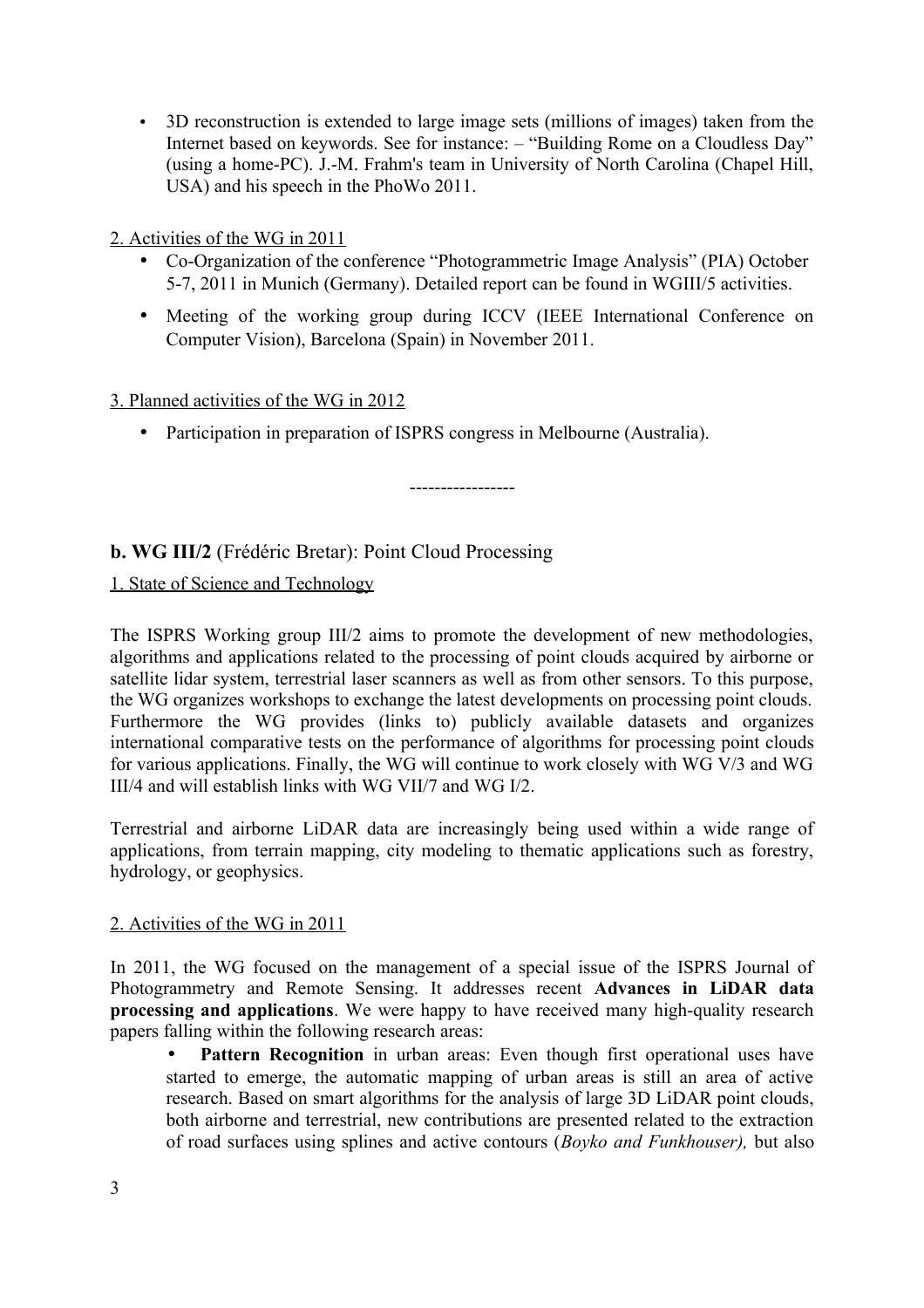related the reconstruction of 3D roof models using a TIN-Merging and Reshaping algorithm (*Rau and Lin).* Finally, *Pu et al.* propose a segmentation of detailed urban objects (traffic poles, trees, building walls and barriers) from mobile laser scanning data.

• **Image and LiDAR Sensor Fusion:** Exploiting the complementariness of LiDAR data with other data sources is with no doubt one of the key issues of the forthcoming research topics. *Beger et al.* use both high resolution images and airborne LiDAR data for detecting railroad center lines. Here, the images are processed to generate relevant masks on railroads, before the height information is analyzed. *Yang et al.* tackle the image/LiDAR fusion issue in order to solve the two-scans registration problem of two wide-based separated point clouds. The key idea consists in extracting dominant planar structures from 3D point clouds and then utilizing the recovered 3D geometry to improve the performance of 2D image feature extraction and matching.

• **Registration:** Two contributions of this special issue address the registration of two data sets. The first one combines radiometric and geometric information derived from terrestrial LiDAR data for estimating the transformation parameters between two unregistered point clouds (*Weinmann et al.*). The second one uses Snakes for the Registration of Topographic Road Database Objects to airborne LiDAR Features (*Göpfert and Rottensteiner*).

• **Analyzing Full-waveform LiDAR data:** In the paper of *Mallet et al.,* the potential of full-waveform LiDAR data is investigated for urban area classification. The full-waveforms, even if easily recorded by recent airborne systems, are not so often investigated. Here, waveforms are processed to extract more relevant information features used as input for a Support Vector Machine classifier.

• **New applications and prototypes:** *Tamari et al.* present an original application of terrestrial LiDAR system to monitor the water level of turbid reservoirs. This technique assumes that the device can detect the subsurface of a water body as long as it contains enough suspended particles to backscatter the light emitted by the instrument to its detector. Finally, *Allouis et al.* present an innovative LiDAR system imaging in the ultraviolet wavelength that has a potential for retrieving forest structure.

• The WG officials took part in the reviewing process of the Laserscanning Workshop in Calgary, Canada, August 29-31 2011 [\(http://www.ucalgary.ca/laserscanning2011/\)](http://www.ucalgary.ca/laserscanning2011/)

# 3. Planned activities of the WG in 2012

• Participation in preparation of ISPRS congress in Melbourne (Australia).

-----------------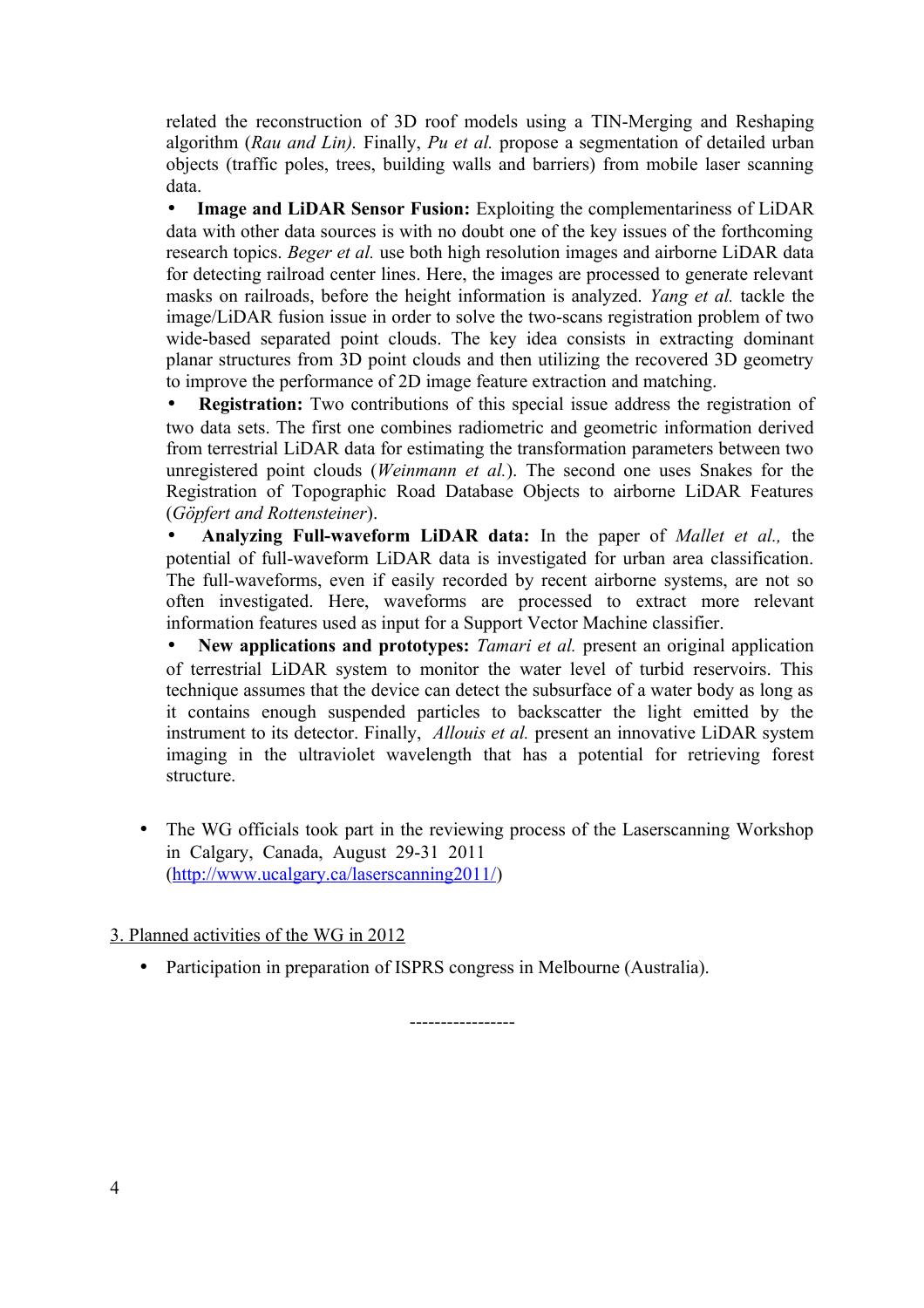#### **c. WG III/3** (Konrad Schindler): Image Analysis for Indexation and Image retrieval

#### 1. State of Science and Technology

Information retrieval from image databases has been the subject of intense interest over the past few years as the size of such collections has grown, but the proportion of this work devoted to satellite, aerial and street-view images, as opposed to generic image and multimedia databases for example, is quite small. Satellite and aerial image indexing presents several specificities. First, remote sensing databases are operated by specialists from widely varying fields. The needs of the user are thus precise and complex, yet very different from one application to another. Second, the nature of satellite, aerial and street-view images is very different from those in generic databases. Textural and spectral measures are very important for remote sensing image understanding, but are seldom used in generic databases. Other elements, such as buildings, bridges, human activity, and so on, are better characterized by their inter-relations than by their individual characteristics. Third, the high-resolution imagery that will form the databases of tomorrow varies considerably in resolution. Methods to compensate for this variability are therefore essential, but again do not form part of existing information retrieval techniques. Another very important component of the satellite, aerial, and street-view image database processing is the huge amount of data. For retrieval purpose, this scalability aspect has to be carefully considered. For generic image databases, several indexing schemes have been designed to face this problem, but it is still a scientific lock with a lot of opened questions. Learning categories and semantic concepts from these data is also a very challenging problem. Recent advances have been done to fill the gap between the lowlevel features extracted from the data and the high-level semantic concepts that the final user attempts to manipulate. In particular, statistical learning framework allows to efficiently work on high dimensional data, complex categories or concepts and with on-line learning. Based on the above considerations, the objective of this working group is to promote works related to the use of low-level (textural and spectral) and high-level (structural) primitives for information retrieval from remote sensing databases containing images of widely varying resolutions, within a semantic learning framework based on working image retrieval systems.

#### 2. Activities of the WG in 2011

• Among the keywords of WG3, the topics which received most attention were machine learning and context, image semantics, and information mining / object detection. Less scientific activity could be observed in image retrieval and in low-level features (possibly since this is a topic common to many methodologically oriented working groups). It appears that the WG is active and scientifically successful, however its title is slightly one-sided compared to the list of keywords as well as the actual activity of the active researchers. The most noteworthy publication directly from the WG are the proceedings of the CVRS workshop (see below), edited by K. Schindler, N. Paparoditis and W. Foerstner. Beyond that, several publications relevant to the workshop topic have appeared in top venues, including a number of IJPRS articles mainly in the fields of Machine Learning and Image Semantics. There were also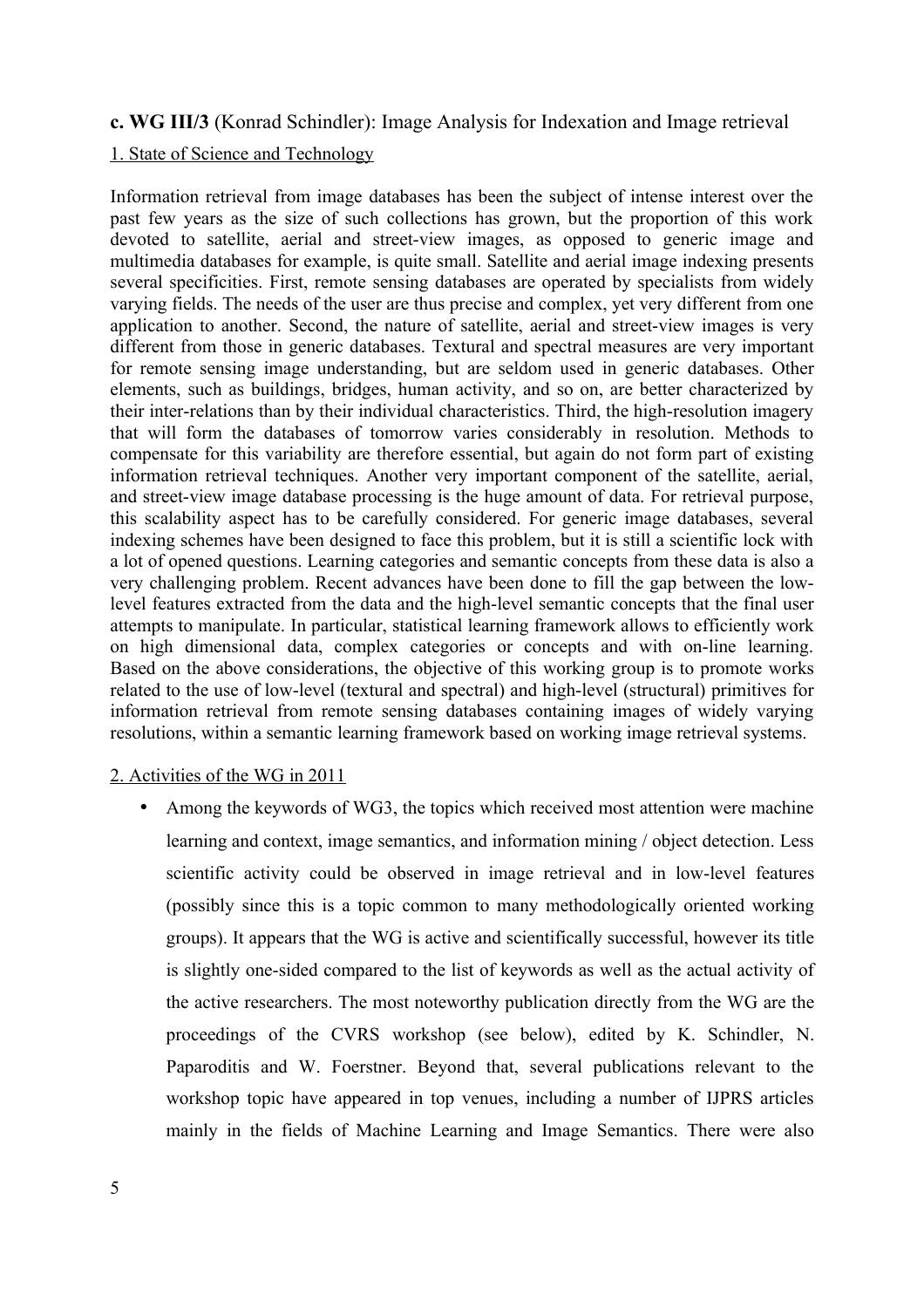publications at the highest level in the sister field of computer vision and pattern recognition (*e.g.*, ICCV), an area for which TC3 is the natural liaison in ISPRS.

• The working group organised the **workshop on Remote Sensing of the Environment** at ICCV, the flagship conference of the computer vision community. The workshop was co-sponsored by the IEEE Computer Society, ISPRS Commission 3, and the IEEE Geosciences and Remote Sensing Society. Members of the WG have also contributed to PIA, the most prominent meeting organised by TC3 in 2011. As a further activity to promote the WG topic, K. Schindler has invited a relevant paper, which will be an extended version of a workshop submission, as an "Editor's choice paper" to Image and Vision Computing Journal. He has also taken up the role of associate editor for the ISPRS Journal of Photogrammetry and Remote Sensing as of the 1st of November 2011 to represent the expertise of TC3 in the journal.

#### 3. Planned activities of the WG in 2012 (and after)

• For the future, it is suggested to broaden the scope of the working group from indexing and retrieval to image analysis for more general interpretation of images and point clouds. The working group title has proved to be too specialised and it has become necessary to broaden the scope to reach a critical mass of interested researchers, as also reflected by the comparatively low number of abstracts submitted for the congress in Melbourne (15).

-----------------

**d. WG III/4** (Franz Rottensteiner, Gunho Sohn, Caroline Baillard, Markus Gerke): Complex scene Analysis and 3D reconstruction

### 1. State of Science and Technology

The trends observed in the previous years were continued and can be characterized as follows: (1) diversification of input data, including the use of data from mobile mapping devices or oblique aerial imagery, potentially captured from UAVs, (2) diversification of the goals of scene analysis and 3D reconstruction, and (3) adaptation of methodology from Computer Vision such as dense matching and classification based on graphical models. In object detection, supervised statistical learning methods are preferred over model-based approaches. An excellent overview of what can be achieved in urban classification and 3D reconstruction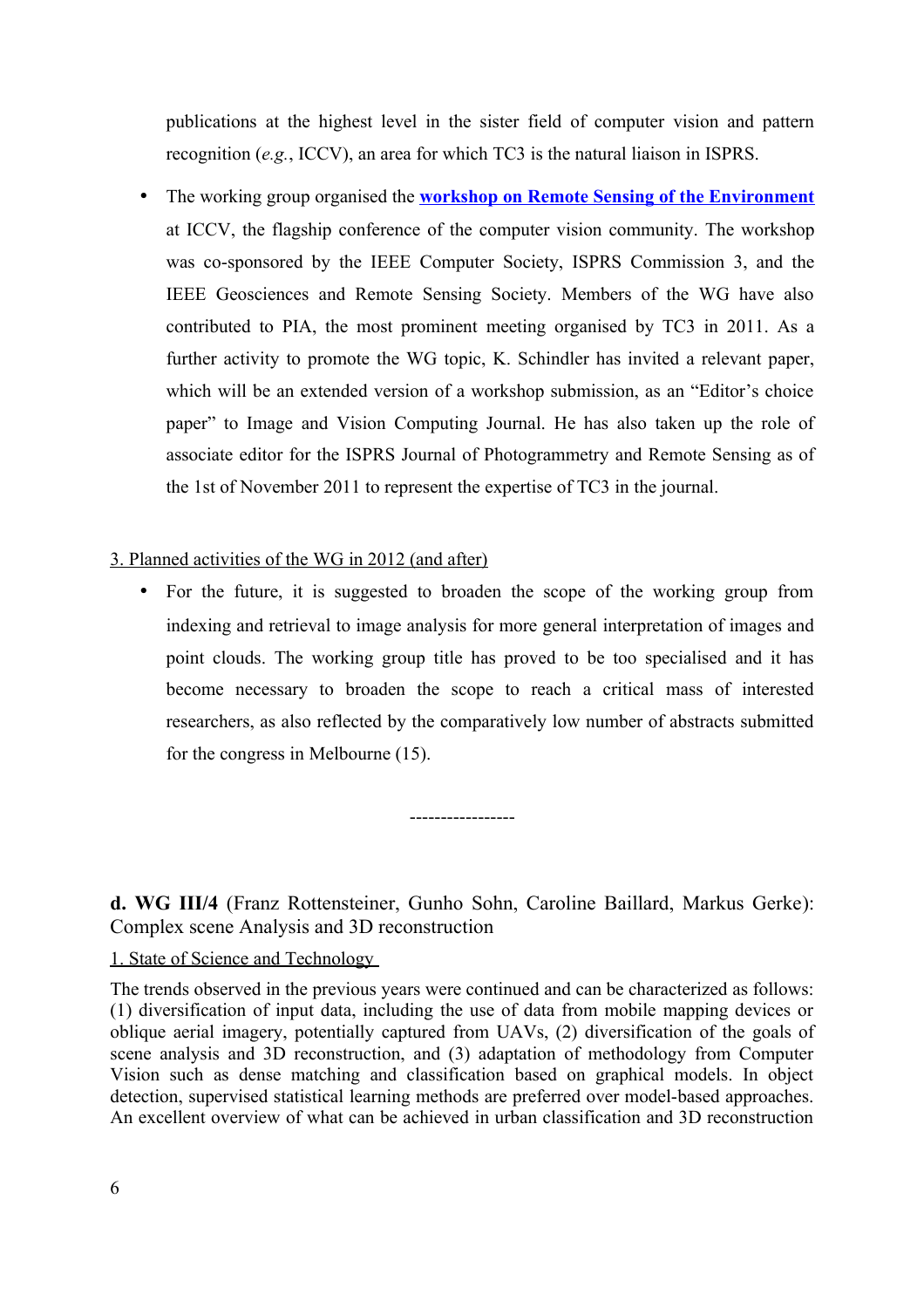taking advantage of the multi-view geometry of modern aerial cameras was presented in the keynote by Horst Bischof at the PIA workshop in Munich in October.

## 2. Activities of the WG in 2011

- The WG officials took part in the reviewing process of the Laserscanning Workshop in Calgary, Canada, August 29-31 2011 [\(http://www.ucalgary.ca/laserscanning2011/\)](http://www.ucalgary.ca/laserscanning2011/)
- WG officials co-organized the ISPRS Workshop on Photogrammetric Image Analysis (PIA07) in Munich, Germany, October 5-7 2011, in collaboration with WGs I/3, III/1, and III/5 [\(http://www.pf.bv.tum.de/isprs/pia11/\)](http://www.pf.bv.tum.de/isprs/pia11/). The peer-reviewed papers were published in the Springer Series, "Lecture Notes in Computer Science".
- WG III/4 is carrying out an international test data on urban object detection and 3D building reconstruction based on the data from the camera test of the German Association for Photogrammetry and Remote Sensing (DGPF) and another data set provided by Canadian public sector (City of Toronto) and private industry (Optech and First Base Solutions). About 15 groups have delivered results up to now. The evaluation framework was established, and the evaluation results are being distributed to the participants.

### 3. Planned activities of the WG in 2012

- Co-organization of the Commission III track of the ISPRS Congress in Melbourne
- Presentation of the preliminary outcomes of the test on urban object detection and 3D building reconstruction at the ISPRS Congress
- Further maintenance of the test on urban object detection and 3D building reconstruction, with the following goals:
	- Publish results on the web site
	- Keep the data accessible and perform evaluation even after the current term of this WG (i.e., after the Congress)
	- Thus, generate a standard data set for urban object extraction that can be used to make algorithms more comparable
	- Present the results of the test in a special issue of an international photogrammetric journal.

**e. WG III/5** (Uwe Stilla, Chris Mc Glone, Stefan Hinz, Matthias Butenuth): Image Sequence Analysis

-----------------

1. State of Science and Technology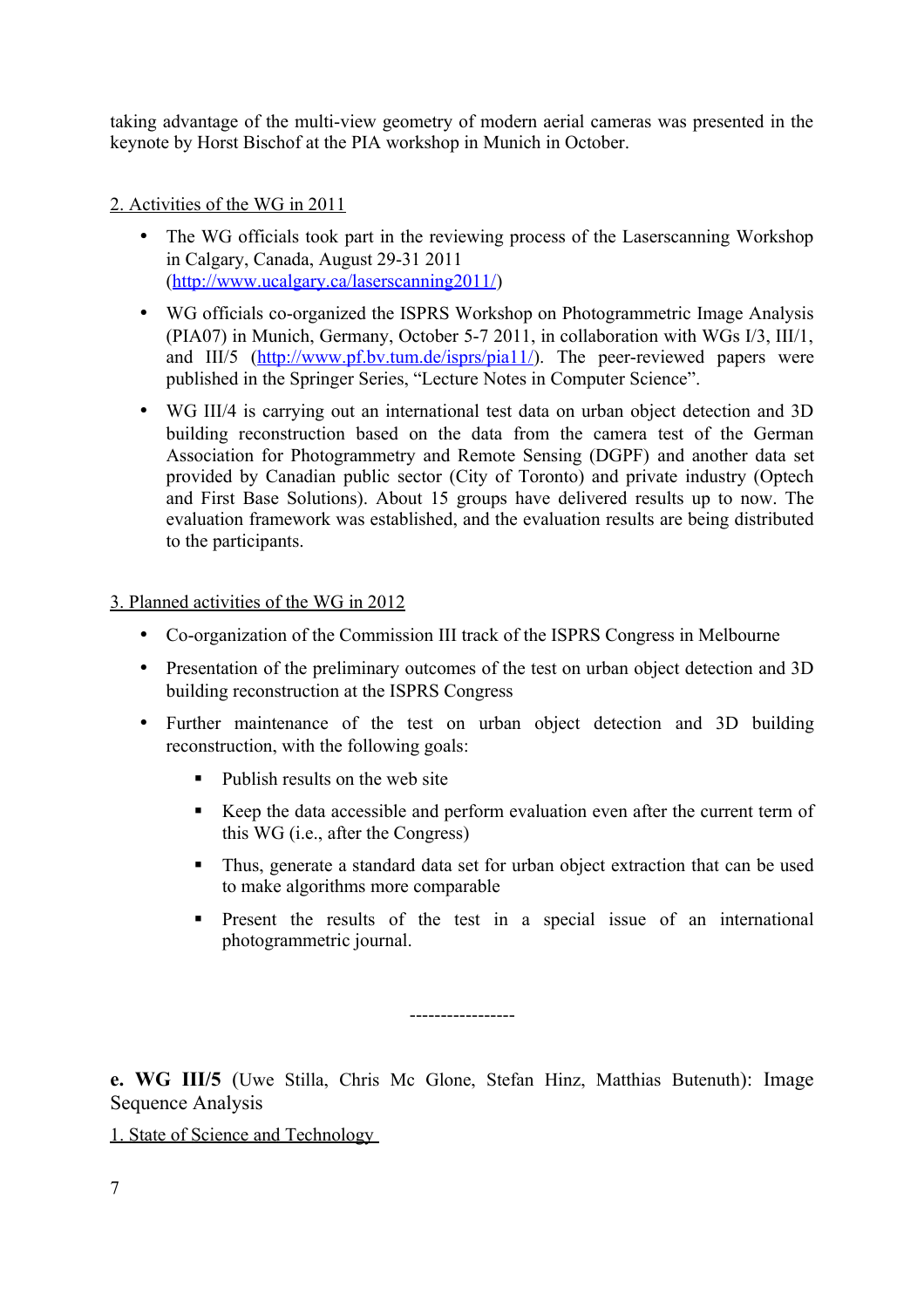Image sequence analysis is playing an important role in many fields of close-range photogrammetry, computer vision, machine vision and robot vision for many years. With the development of modern, flexible digital sensors, automatic methods for analyzing and evaluating image sequences are also entering the fields of aerial photogrammetry and remote sensing. Examples of the application of image sequence analysis in photogrammetry and remote sensing are 2D/3D object tracking, ego-motion determination, detection and characterization of dynamic processes, deformation measurements, monocular or stereoscopic mapping of the environment of a UAV or an autonomous robot, mobile mapping, biomedical motion analysis, and many others. However, recent research has shown that a pure transition of methods mainly designed for the analysis of (close-range) video streams to the aforementioned applications is not possible due to different camera characteristics, varying frame rates, other platforms and, in general, very challenging environments. Further theoretical and experimental developments accompanied by thorough validations are thus necessary to better exploit the huge information content of image sequences.

Terms of Reference:

- Studying camera and camera network calibration from image sequences including cameras with non-standard geometry and variable frame rate
- Studying ego-motion determination for navigation, georeferencing and object reconstruction
- Studying detection, reconstruction, classification and tracking of single and multiple objects in image sequences
- Studying event reconstruction from image sequences as well as single and multiple video streams
- Investigating the quality assessment of calibration, orientation and object detection using image sequences
- Benchmarking of calibration, orientation and object detection techniques using image sequences

### 2. Activities of the WG in 2011

- 2011, 11.-13. April **IEEE/ISPRS Joint Urban Remote Sensing Event (JURSE 2011)** Munich, Germany <http://www.jurse2011.tum.de/> Co-organization the conference by:
	- Announcement
	- Web pages
	- Management of the review process
	- Editing of proceedings
	- Publication of proceedings
	- Local organization
- 2011, 13.-15. April **Earth Observation of Global Changes (EOGC 2011)** Munich, Germany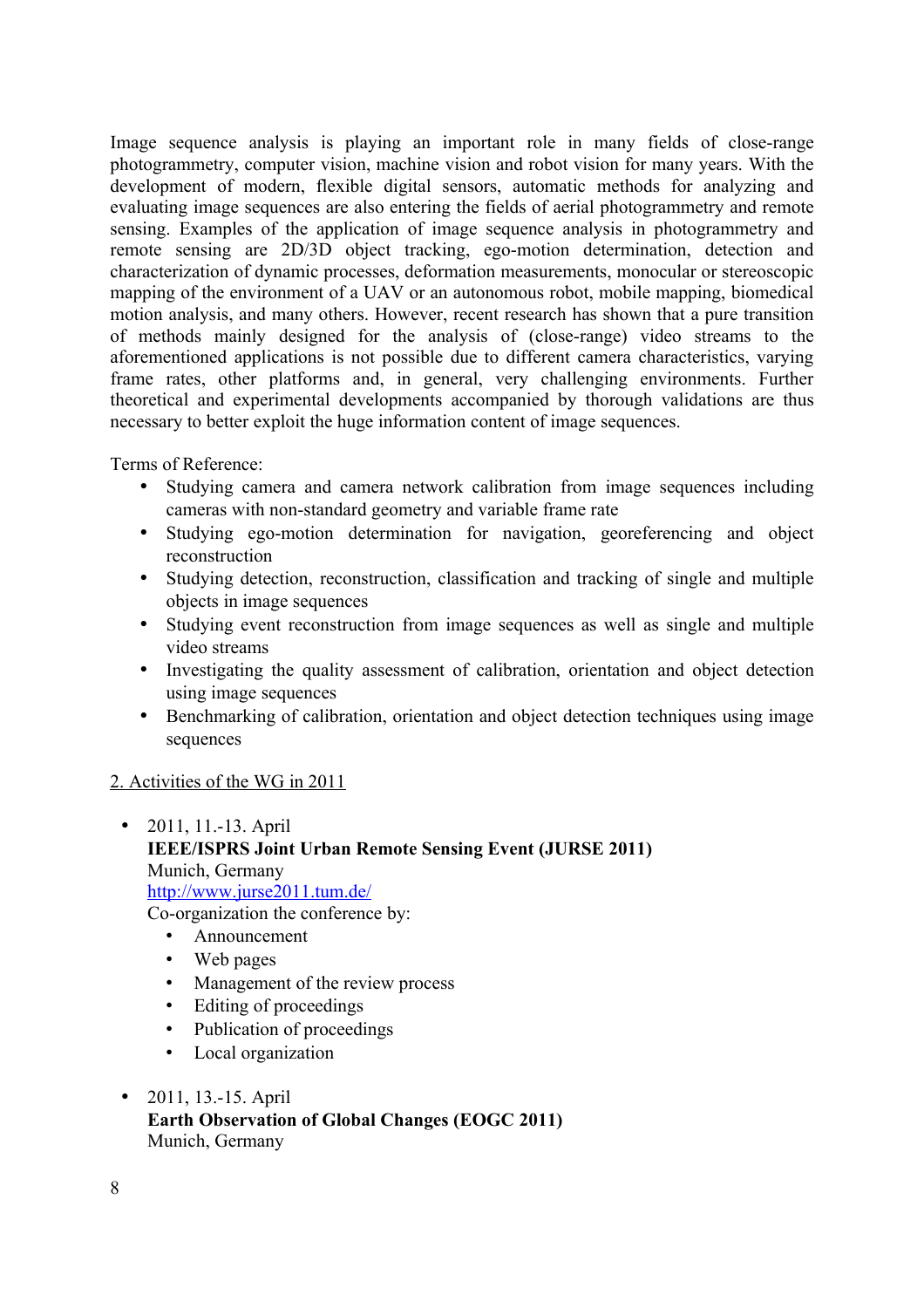#### <http://www.eogc2011.tum.de/>

Co-organization of the conference by:

- Announcement
- Web pages
- Management of the conference tool
- Local co-organization
- 2011, 05.-07. October **Photogrammetric Image Analysis (PIA11)** Munich, Germany <http://www.pia11.bv.tum.de/> Co-organization of the conference by:
	- Announcement
	- Web pages
	- Management of the review process
	- Editing of proceedings
	- Publication of proceedings
	- Local organization

#### 3. Planned activities of the WG in 2012

- 2012, 08 -10 February: WG III/5 is co-organizer of **EuroCOW 2012**: The Calibration and Orientation Workshop in Castelldefels, Spain http://www.ideg.es/page.php?id=1094
- 2012, July: Organization of a Summer school at TUM in Munich, Germany
- 2012, 25 August 1 September: Organize sessions at the **ISPRS Congress** in Melbourne (Australi[a\)](http://www.isprs2012-melbourne.org/)

-----------------

### **f. ICWG III/VII** (Wolfgang Förstner) - Pattern Recognition for Remote Sensing

1. State of Science and Technology

The goals of the working group is to:

- coordinate the research in the development of pattern recognition methods for remote sensing applications
- bring together researchers for photogrammetry, remote sensing, pattern recognition and machine learning
- discuss the used methods
- evaluate the methods based on common benchmarks.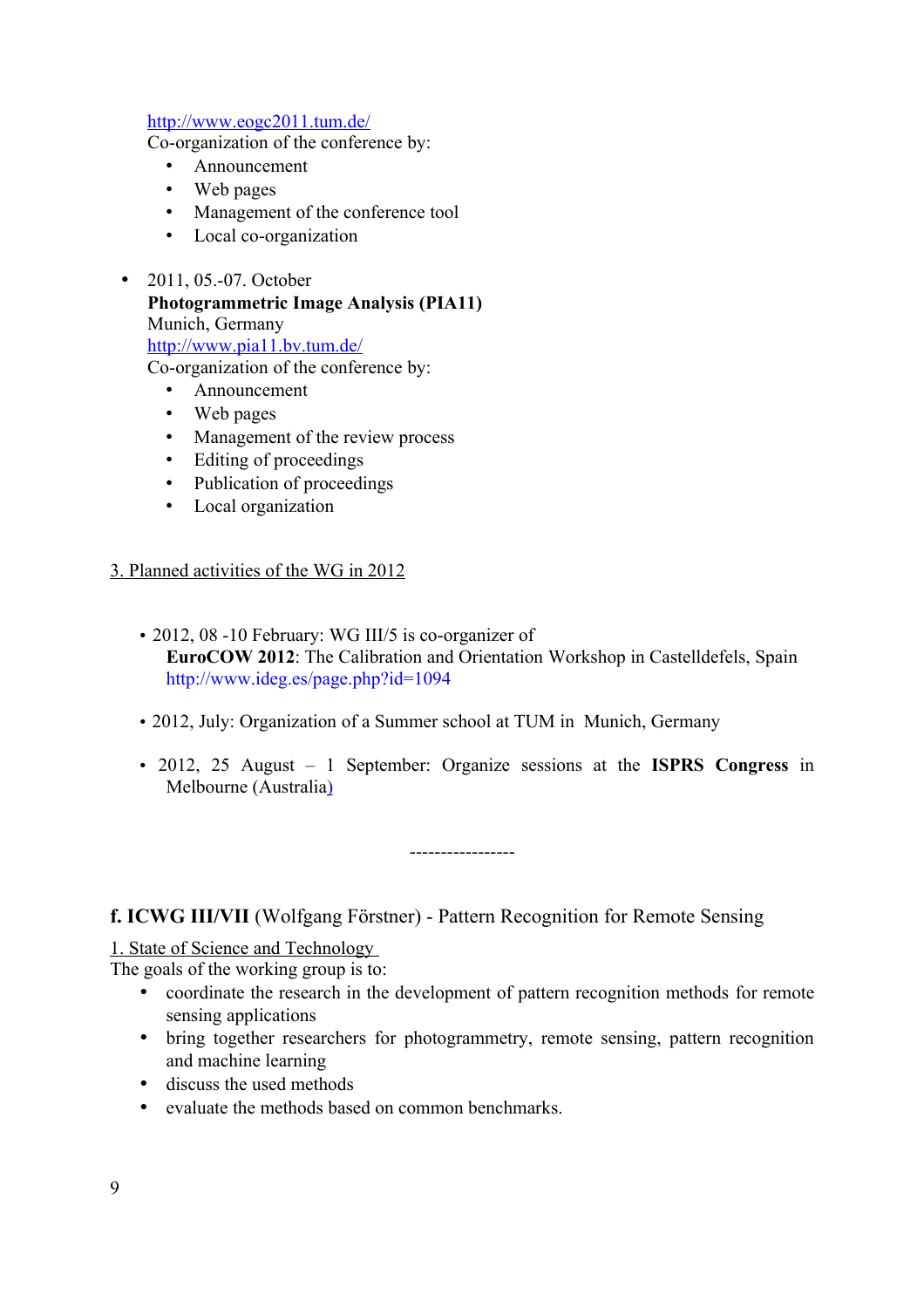Fortunately the WG is closely linked to the Technical Committee 7 on 'Remote sensing and Mapping' of the International Association for Pattern Recognition (www.japr-tc7.org/start).

Terms of Reference:

- Statistical and non-statistical methods,
- Pixel-based and object-based methods,
- Graphical models (random fields, Bayesian nets) and stochastic grammars,
- Scale space methods,
- Data fusion,
- Ouality and uncertainty,
- Benchmarking.

### 2. Activities of the WG in 2011

- The working group organised the **workshop on Remote Sensing of the Environment** at ICCV, the flagship conference of the computer vision community. For more details, please see the report on the WGIII/3 section.
- WG IC III/VII has applied for a two years joint EuroSRD/ISPRS-Project on "Benchmarking Pattern Recognition in Remote Sensing" at the EuroSDR-Meeting 27. 10. 2911 in Udine (Italy). This was approved and is supported. The letter of invitation to the data providers is in preparation. The aim is to empirically investigate the potential of today's methods for interpreting remote sensing data.

### 3. Planned activities of the WG in 2012

- Participation in preparation of ISPRS congress in Melbourne (Australia).
- Continuation of the EuroSRD/ISPRS-Project.

# **4. Other Relevant Information** (N. Paparoditis, M. Pierrot-Deseilligny, and C. Mallet)

- The TCIII board has actively participated to the preparation (website, submission  $\&$ reviewing tool, reviews) of [workshop on Remote Sensing of the Environment](http://recherche.ign.fr/isprs/CVRS/) at ICCV (Barcelona, Spain). Nicolas Paparoditis was co-chair of the event.
- Nicolas Paparoditis has been guest editor with Frederic Bretar and Wolfgang Wagner (TC VII president) of the special issue of the ISPRS Journal of Photogrammetry and Remote Sensing on "Advances in LiDAR data processing and applications" (please see WG III/2 section for more details).